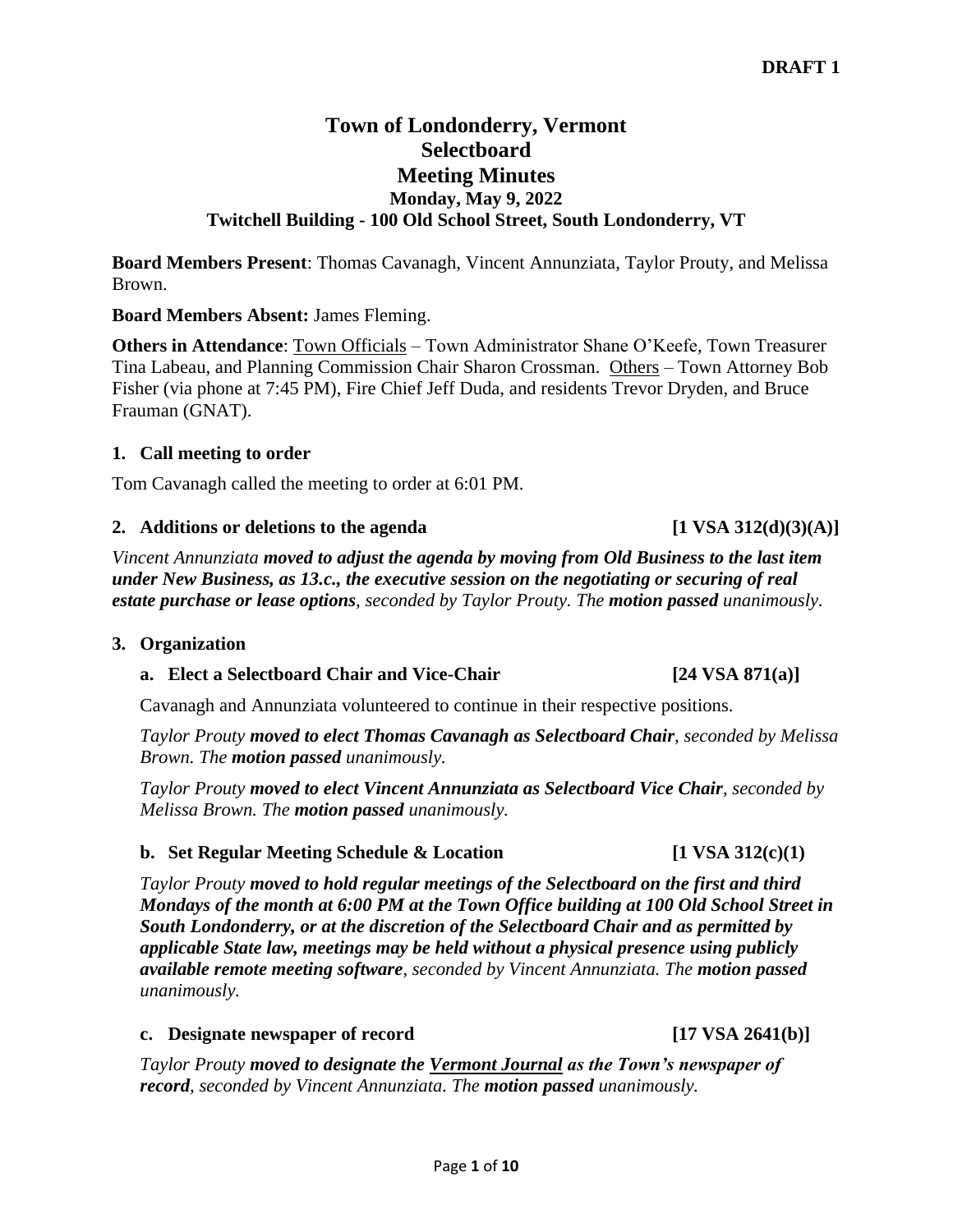#### **d. Designate member with authority to sign warrants & pay orders [24 VSA 1623(a)(1)]**

Cavanagh volunteered to continue with this responsibility.

*Taylor Prouty moved to appoint Tom Cavanagh as the designated Selectboard member with authority to sign warrants and pay orders, seconded by Vincent Annunziata. The motion passed unanimously.*

#### **e. Adopt Rules of Procedure**

*Vincent Annunziata moved to adopt and execute the Selectboard Rules of Procedure, seconded by Taylor Prouty. The motion passed unanimously*

#### **4. Minutes Approval – Meeting(s) of 4/12/2022, 4/18/2022 & 4/20/2022**

*Vincent Annunziata moved to approve the minutes of the Selectboard meeting of April 12, 2022, April 18, 2022 and April 20, 2022, seconded by Taylor Prouty.* 

Brown pointed out that the incorrect day of the week was shown at the top of the 4/20/2022 draft minutes, which should be corrected in the final minutes. *The motion passed unanimously*

#### **5. Selectboard Pay Orders**

*Vincent Annunziata moved to approve the pay orders for payroll and accounts payable, seconded by Taylor Prouty. The motion passed unanimously.*

#### **6. Announcements/Correspondence**

Shane O'Keefe noted the following:

- An alternate for the Southern Vermont Communications Union District governing board is needed as Ellen Seidman has mentioned that she is too busy to handle this at this time.
- There is a Vermont League of Cities and Towns training on May 11 for Selectboard members on conducting legal and effective meetings.
- The work plan for the PFAS sampling at the former septage fields has been submitted in draft form, and the State of Vermont is requesting additional twice/year testing at another test well location to cost \$600 per year. He mentioned that he'd like to sign the work order for Waite-Heindel Environmental Management for that additional amount unless the Board had any objections. There were none. He also mentioned that the Board had approved the original work back on 12/20/2021.
- The Board received a petition from T-Mobile requesting a certificate of public good from the Vermont Public Utilities Commission for what is described as a de minimis modification of telecommunications antennas and equipment at an existing tower facility at 495 Magic Mountain Access, located at the top of Glebe Mountain. The Board is automatically a party to the petition, he mentioned, and if Board members would like to review the document to let him know.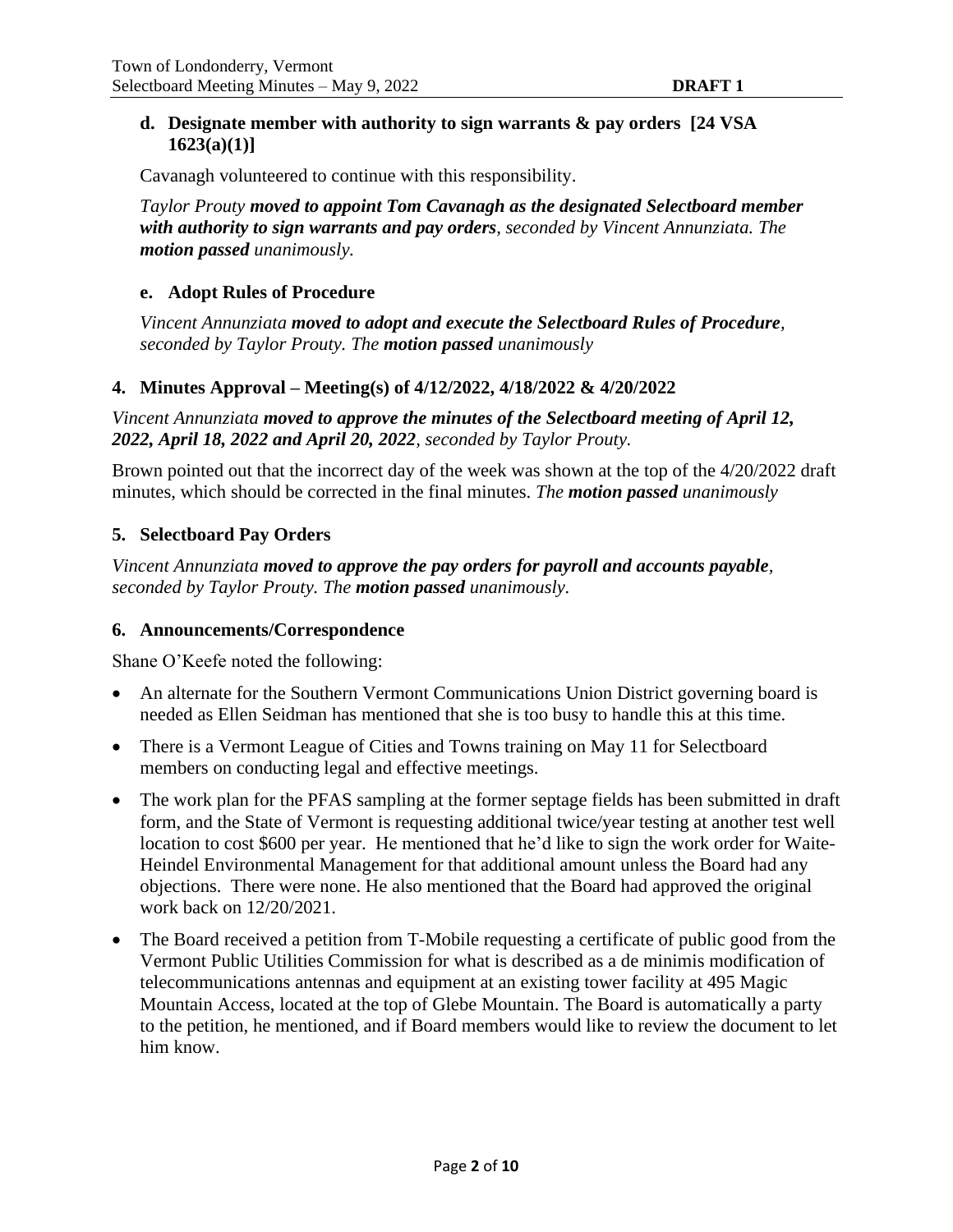O'Keefe noted correspondence included in the Board's meeting packet was as follows:

- A copy of a 4/14/2022 letter from Vermont Emergency Management to FEMA's Boston Office formally withdrawing the floodproofing project for 2116-2136 North Main Street. It was noted that the project may be eligible for a new funding round with applications due on 6/20/2022.
- A 5/5/2022 notice from VTrans that the Town's application for Class 2 paving funds for road reconstruction work on Landgrove Road was denied. Brown inquired about the grant approval process for this type of grant, and O'Keefe responded that these grants are made to towns on a rotational basis and Londonderry was not necessarily going to receive a grant this year, but it always makes sense to submit in case other communities do not. A grant will be approved in the coming years he added.
- An invitation to attend a 5/24/2022 webinar from VLCT on Regulating Cannabis. Interested Board members should register online.
- An invitation, dated 4/19/2022, to recommend members to the Board of Directors of VLCT-PACIF Board of Directors.
- An invitation, dated 4/11/2022, from the Chester Snowmobile Club to the annual landowner thank you BBQ.
- Windham County Sheriff's report for March 2022.
- Financials for March 2022.

Trevor Dryden noted that there is another entity seeking to establish a Communications Union District based in Winhall and a public meeting on that is scheduled for 5/12/2022. This was briefly discussed.

#### **7. Visitors and Concerned Citizens**

None.

#### **8. Annual Appointments**

#### **a. Road Commissioner [17 VSA 2646(16) & 2651(a)]**

*Vincent Annunziata moved to appoint Taylor Prouty as the Town's Road Commissioner, seconded by Melissa Brown. The motion passed unanimously.*

#### **b. Emergency Management Director [20 VSA 6(a)]**

*Taylor Prouty moved to appoint Kevin Beattie as the Town's Emergency Management Director, seconded by Vincent Annunziata. The motion passed unanimously.*

#### **c. Windham Regional Commission Representatives (2) [24 VSA 4343(a)]**

*Vincent Annunziata moved to appoint Georgianne Mora and Denis Pinkernell as the Town's representatives to the Windham Regional Commission, seconded by Taylor Prouty. The motion passed unanimously.*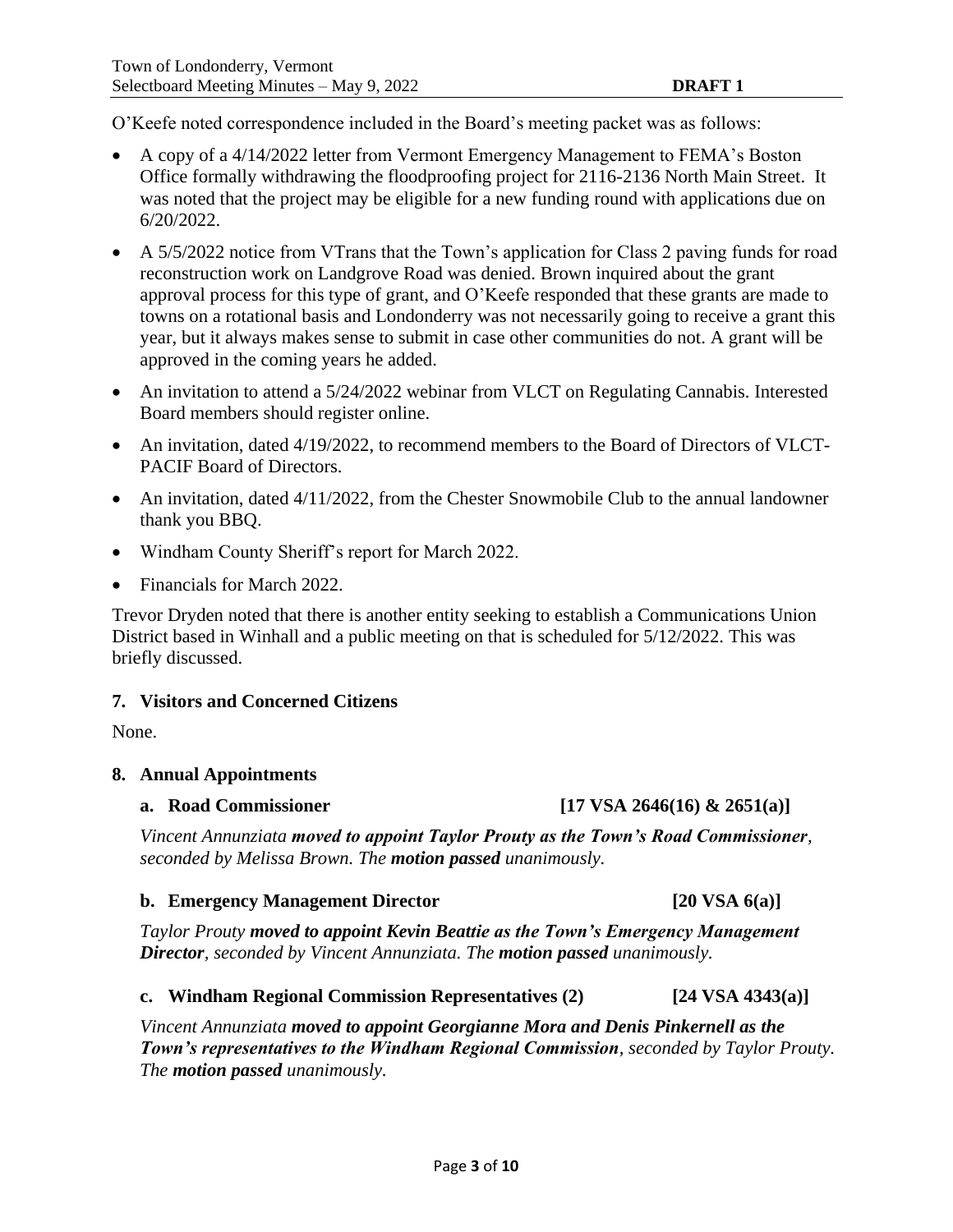## **d. Tree Warden by the USA 871(b)**]

*Taylor Prouty moved to appoint Kevin Beattie the Town's Tree Warden, seconded by Vincent Annunziata, passed unanimously. The motion passed unanimously.*

## **e. 911 Coordinator [30 VSA 7056(a)]**

*Taylor Prouty moved to appoint Kelly Pajala as the Town's E911 Coordinator and Bonnie Cobb E911 Assistant Coordinator, seconded by Vincent Annunziata. The motion passed unanimously.*

## **f. Animal Control Officer [20 VSA 3549]**

*Taylor Prouty moved to appoint Pat Salo as the Town's Animal Control Officer, seconded by Vincent Annunziata. The motion passed unanimously.*

#### **9. Town Officials Business**

None.

## **10. Transfer Station/Solid Waste Management**

#### **a. Updates**

Cavanagh noted that the hours at the Transfer Station would change on Tuesday to 1:00 AM to 6:00 PM effective the following day as a pilot program, and chage back when later determined by the Board.

#### **11. Roads and Bridges**

#### **a. Updates**

Taylor Prouty noted the following usage for the month of April 2022:

 $Salt - 0$  tons  $Sand - 0$  yards

Fuel (gallons): Vehicles – 730.6, Town Office Generator – 0, Transfer Station – 202

He mentioned that he had earlier in the day distributed a draft work plan for the Highway Department that updates previous versions and highlights work particular to this summer. It can be used as a guide for future years. Culvert work, ditching and grading is underway he mentioned.

He added that the Road Crew is fully staffed and the new members are doing great work.

#### **b. Discuss equipment sharing agreement with Windham for roadside mower**

Prouty mentioned again that he was approached by a Selectboard member from Windham expressing interest in an equipment sharing agreement with Londonderry for the use of the new roadside mower. Windham's contract mower is not available and they have limited options at this time. He had asked for example agreements and better definition of what their usage of the equipment would look like, and he was provided with better information. Prouty said his initial response was that this summer would not be appropriate for a starting time as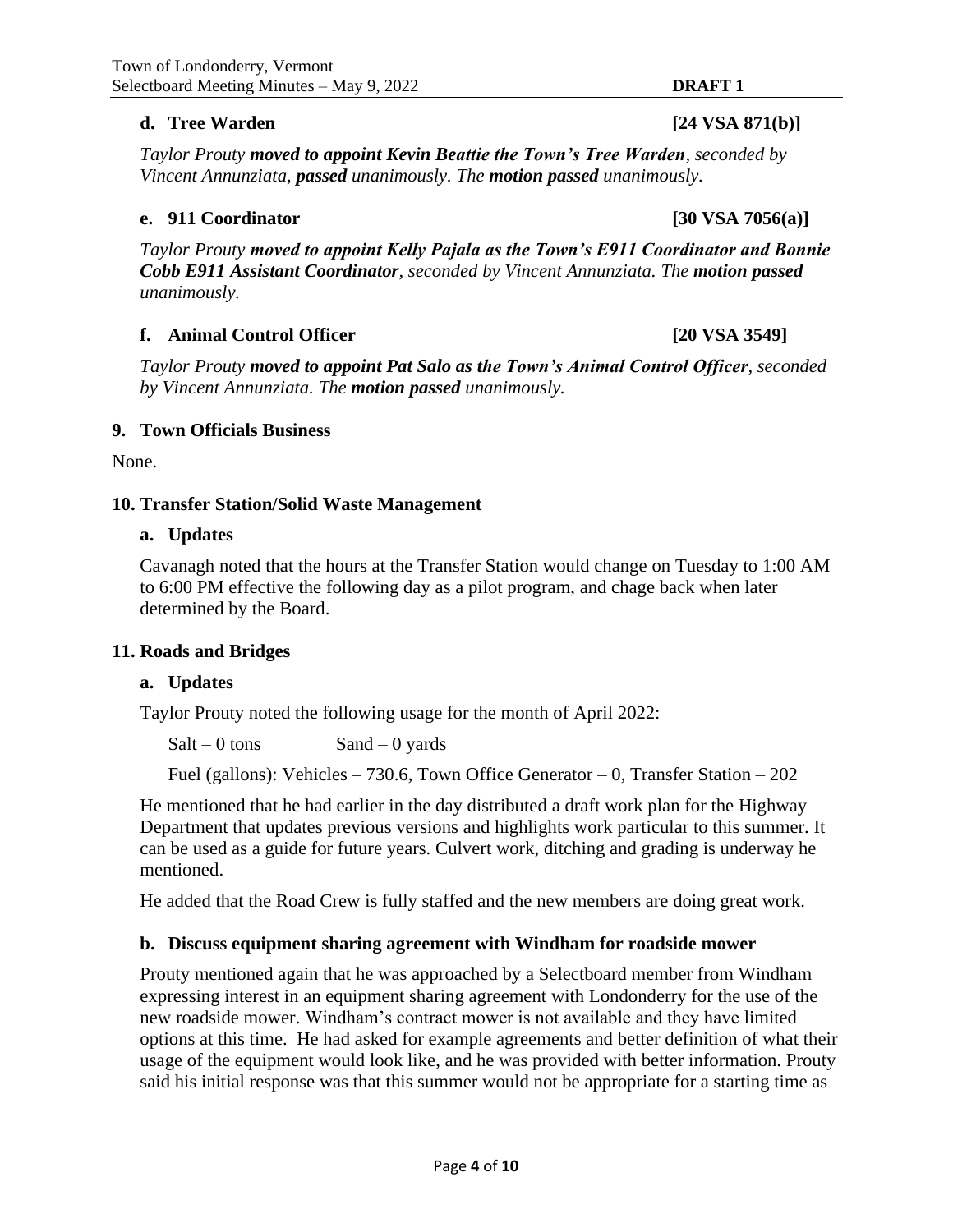there is too much catch-up work to do for Londonderry, and he recommended passing on an agreement at this time until the Road Crew can determine when the equipment would be idle.

The matter was passed over and no decision was made.

## **c. Consider roadway pull off for proposed dry hydrant along Parsons Lane**

Champion Fire Company #5 Fire Chief Jeff Duda mentioned that one of three areas in town slightly underserved by firefighting water is Parsons Lane, and he is proposing that the Town extend the side portion of the road by 10' for a 40' distance to accommodate a pull-off for a proposed dry hydrant at a large pond on private property. He said he wished for the Town to decide on this before he approaches the landowner, and stated that the project would likely be for next year. Prouty mentioned he thought it would be entirely within the right-of-way, and Cavanagh mentioned that Road Foreman Josh Dryden has no issues with it.

Duda discussed the possible costs and available funds for the dry hydrant project, and mentioned that local volunteer efforts could go toward local match. The Board members each expressed support for the project.

He mentioned that there will be a large firefighting training event on the weekend of 5/21/2022 to include a number of area fire departments, and on 5/22/2022 the training will include up to 20 trucks behind and around the plaza.

Duda thanked the Board members and left the meeting at 6:31 PM.

## **d. Consider annual purchase of calcium chloride/magnesium**

O'Keefe explained that this is the  $2<sup>nd</sup>$  year of a 3-year contract for material, which requires 12,500 gallons/year. He added that the proposed purchase was for magnesium chloride only and that the price increased by 3 cent per gallon. Prouty stated that he would like to stock up before the budget year ends.

Trevor Dryden suggested that the Town consider establishing a reserve fund for materials such as this for ease of purchasing timing.

*Taylor Prouty moved, in keeping the 3-year equipment rental agreement with Innovative Surface Solutions authorized by the Board on May 4, 2020, and its minimum annual supply purchase of 12,500 gallons of product, to accept the proposed unit cost of \$1.03 per gallon for magnesium chloride, and authorize the Town Administrator to execute any documents necessary for this purchase on behalf of the Town, seconded by Vincent Annunziata. The motion passed unanimously.*

#### **12. Old Business**

# **a. Platt Elevation Project – 5th Extension of Memorandum of Understanding**

#### **b. Platt Elevation Project – 5th Extension of Construction Contract**

O'Keefe mentioned that on 2/21/2022 the Board approved an extension for this MOU to 5/1/2022, and the project is still not completed. He reported that only a handful of items need to be done to complete the project, but that there has been little movement on the part of the property owners, who are also acting as general contractors. He recalled that on 3/21/2022 the Board authorized seeking a budget amendment to address several unanticipated project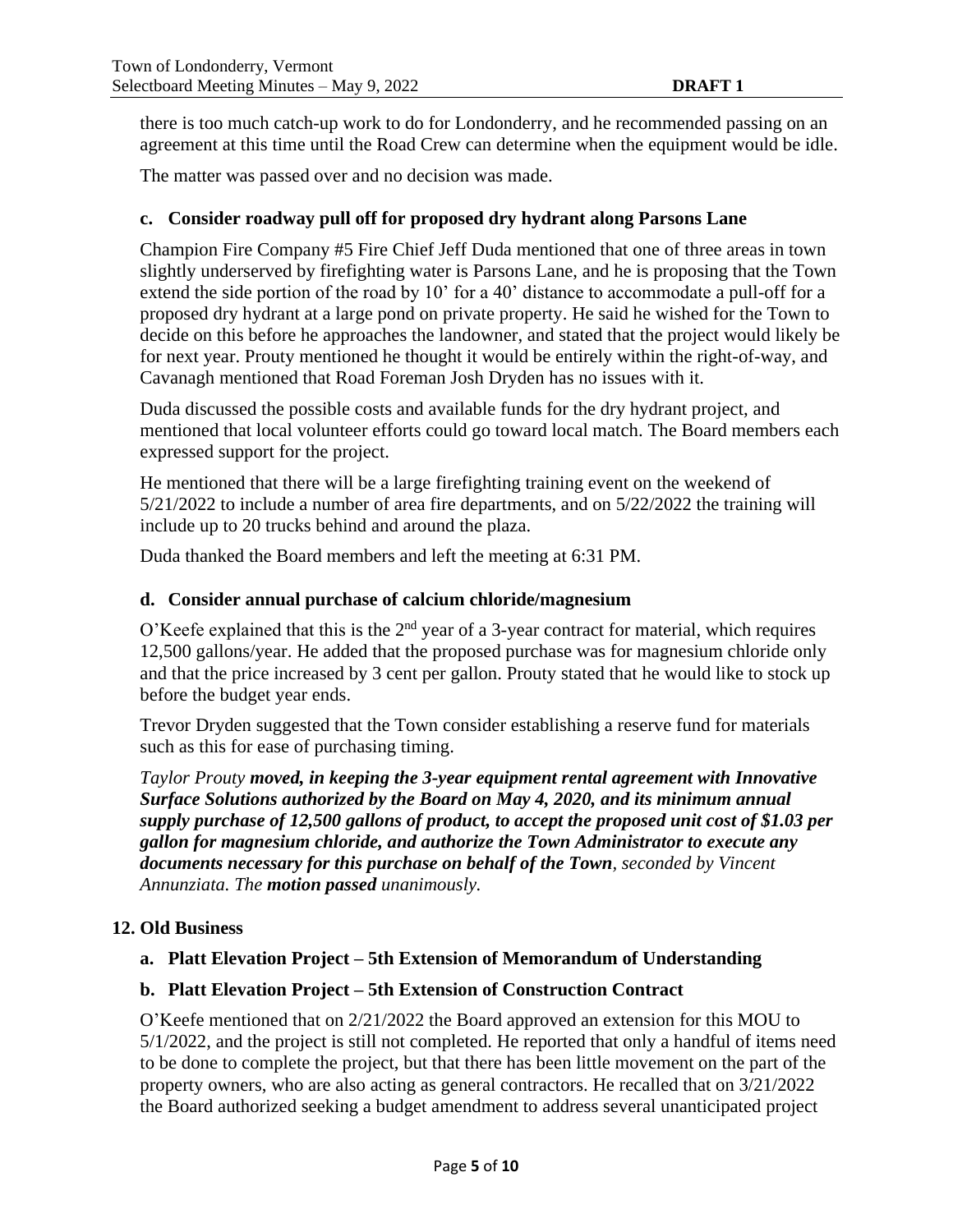items, and noted that he is still waiting on a revised budget spreadsheet from the property owners in order to submit the budget change request.

O'Keefe mentioned the exorbitant amount of administrative effort that he has expended on this. Work necessary for project completion was discussed, and O'Keefe noted that he hoped to meet with the Platts soon to discuss project status.

Prouty noted several factors that are concerning, such as contractor inexperience, supply chain issues and subcontractor scarcity. The Board discussed the appropriate length of the extension.

O'Keefe noted that to date Town has spent \$99,677 and has been reimbursed for almost all of that, with a drawdown scheduled for the next week or so to bring the Town to even.

*Tom Cavanagh moved to extend the effective end date of the March 2, 2020 Amended Memorandum of Understanding between the Town and Thomas and Judith Platt related to the Platt's property at 2152 Main Street, from May 1, 2022 to June 30, 2022, and to authorize the Town Administrator or Selectboard Chair to execute an acknowledgement on the document on behalf of the Town. The Board previously approved an extension on February 21, 2022, seconded by Melissa Brown. The motion passed unanimously.*

*Tom Cavanagh moved to extend the term of the May 10, 2021 Contract for Services between the Town and Derry Downtown Limited for the elevation of the building located at 2152 North Main Street to June 30, 2022, and to authorize the Town Administrator to execute any formal documents on behalf of the Town related to this action. The Board previously approved an extension on February 21, 2022, seconded by Melissa Brown. The motion passed unanimously.*

#### **c. Review bids and award contract for summer parks maintenance**

The Board reviewed two bids received in response to the 4/14/2022 Invitation to Bid for summer maintenance of Town parks for a three-year period: from Dryden;s Outdoor, Inc. of Londonderry, and Guilmette Landworks of Burlington, VT. O'Keefe noted that the ITB specifies that *"(f)ailure to use the enclosed form shall be deemed as non-responsive and shall invalidate any submittal"*, and stated that Guilmette Landworks did not use the Town's bid form so should be considered invalid.

O'Keefe mentioned that the Parks Board has voted to recommended that the contract be awarded to Dryden's Outdoor, Inc., whose bid prices are as follows:

|                      | Year 1  | Year 2  | Year 3  |
|----------------------|---------|---------|---------|
| Mowing & Trimming    | \$8,075 | \$8,415 | \$8,755 |
| Bond & Beech cleanup | N/A     | \$1,500 | \$1,500 |

*Melissa Brown moved to 1) accept the bid from Dryden's Outdoor, Inc. for summer parks maintenance, and 2) authorize the Town Administrator to enter into a 3-year contract agreement for these services on behalf of the Town, seconded by Taylor Prouty. The motion passed unanimously.*

Trevor Dryden left the meeting at 6:57 PM.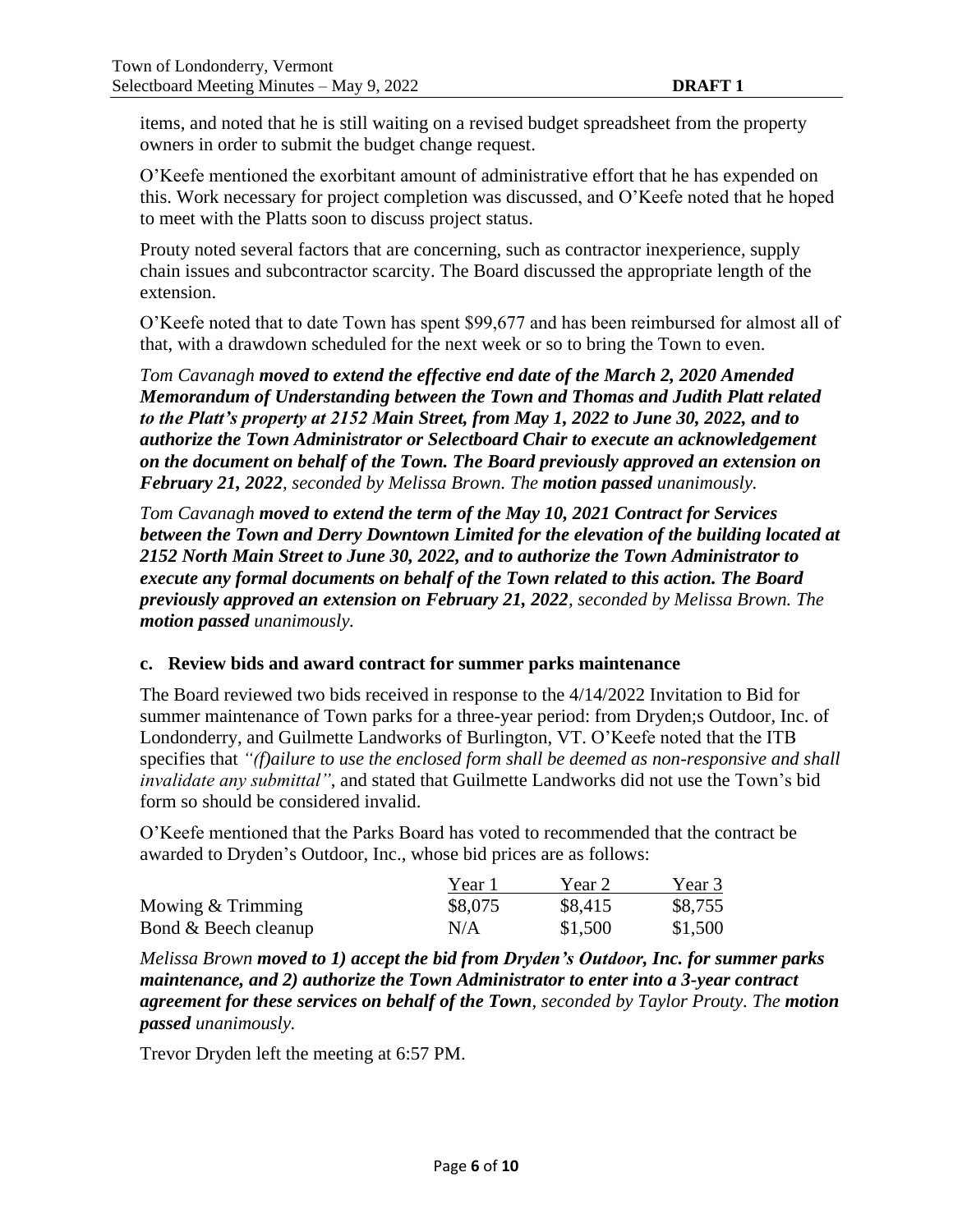#### **d. Water/Wastewater Study – Authorize grant application and approval documents, and engineering contract amendments**

O'Keefe explained that in response to the Town's applications for additional waterwastewater project funding under the Clean Water State Revolving Fund program for the two villages, which the Board authorized on 12/20/2021, the Town has been awarded \$84,000 for each village, as follows:

| Engineering                            | \$40,000 |
|----------------------------------------|----------|
| Legal (deed research/survey/easements) | \$29,000 |
| Community Assistance/Administrative    | \$15,000 |
| Subtotal                               | \$84,000 |

Funding would be through 100% forgivable loans. He added that an additional \$41,000 for each village for land acquisition will be funded under ARPA later in the project, as appropriate, bringing total funding to each village project to the \$125,000 originally requested.

O'Keefe spoke to the importance of this project for the future viability of the community. Sharon Crossman added that she has shared documents from other communities that have completed similar projects in order to share their experiences. She mentioned that there has been some difficulty moving forward with the project due to lack of available wastewater system sites and lack of project understanding in the community. She also stated that towns that don't address wastewater issues can become stagnant, with no capacity to grow or address existing problems. Crossman looks to increase public awareness and understanding of the need for solutions and of the different types of possible systems through better public outreach, including information sessions.

Annunziata suggested for the community outreach and education effort that a YouTube video be produced that would allow community information meetings to be available for citizens to watch and learn about the projects on their own time.

*Vincent Annunziata moved, with regard to the North Village and South Village Water-Wastewater Projects: 1) to accept additional forgivable loan funds from the Vermont Clean Water State Revolving Fund in the amount of \$84,000 for each project; 2) to authorize the Town Administrator to execute related loan agreements on behalf of the Town, subject to Town Attorney review; 3) to accept the proposed amendments to the existing engineering contract with the Dufresne Group, dated December 16, 2019, subject to State of Vermont concurrence, and furthermore to authorize the Town Administrator to execute these amendments and any necessary related State of Vermont authorizations; 4) to authorize the Town Administrator to hire the Town Attorney and a licensed surveyor with the loan funds to conduct necessary property exploration work, to include deed research and surveys; and 5) to hire the Windham Regional Commission with the loan funds to assist with public outreach and education to support the projects, seconded by Taylor Prouty. The motion passed unanimously.*

#### **e. Zoning Bylaw amendment – Consider consultant services contract**

O'Keefe noted that Brandy Saxton of PlaceSense, the consultant that worked with the Planning Commission to draft the proposed new Zoning Bylaw, has been contacted to propose services to take the next steps in the process, including hearing draft finalization,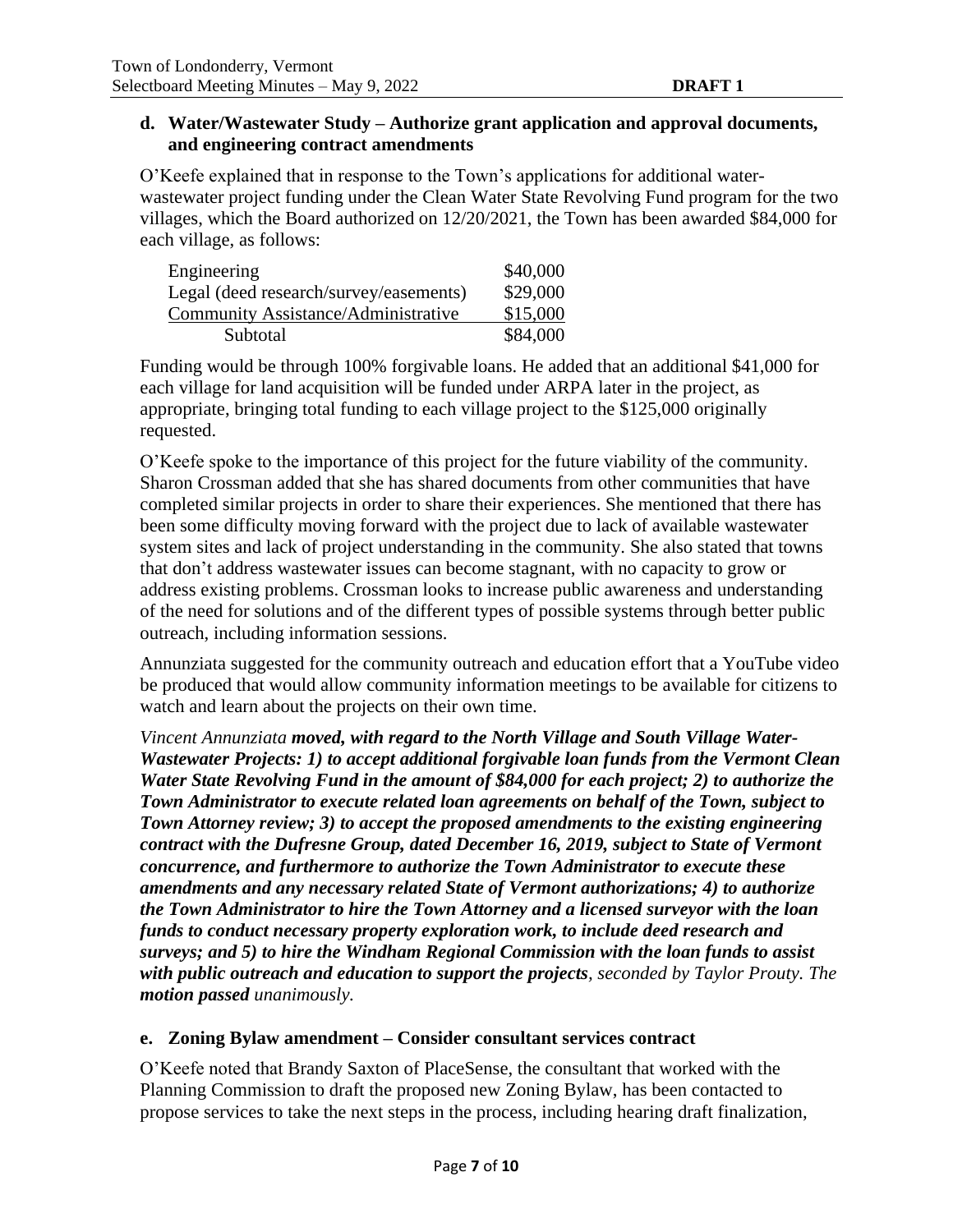statutory review reports and general assistance with the adoption process. Crossman mentioned that the Planning Commission is close to a final draft and that questions have arisen about short-term rentals. The proposal calls for 34 hours of work to cost \$3,400, and O'Keefe mentioned that the effort would be handled in both this and next fiscal year.

*Taylor Prouty moved to accept the proposal from PlaceSense/Brandy Saxton to provide consultant services for the Zoning Bylaw rewrite project, to be paid for from the Planning Commission budget, and to authorize the Town Administrator to enter into a contract agreement for these services on behalf of the Town, seconded by Vincent Annunziata. The motion passed unanimously.*

# **f. Discuss Town Hall and Town Office repairs**

O'Keefe pointed out to the Board correspondence from Construction Manager Chris Cole suggesting that instead of the Town putting the upcoming Town Hall and Town Office repair projects out to bid that the Town instead consider negotiating costs with VMS Construction, the firm that successfully provided construction services for the Town Hall this past year. He mentioned the difficulty of securing bids so far for the Town Office and that by combining the projects the Town may have a large enough project to be attractive to the contractor.

It was noted that preliminary structural design information has been received for the balcony repairs.

There was general agreement with sole source negotiation for these projects, subject to Board approval of any contracts. The order of individual repair projects was briefly mentioned, and it was agreed the roof repairs was a priority.

#### **g. Annual appointments – Parks Board**

*Vincent Annunziata moved to reappoint Andrew Kubica to the Parks Board for a three-year term ending April 30, 2025, seconded by Taylor Prouty. The motion passed unanimously.*

#### **13. New Business**

#### **a. Consider requests for use of Town Hall**

The Board briefly reviewed an application for use of the Town Hall for a children's birthday party. Melissa Brown recalled a previous discussion on updating the Facility Use Policy and agreement, and O'Keefe agreed to work on a draft.

*Vincent Annunziata moved to authorize use of the Town Hall on May 21, 2022 by Natalie Boston for a children's birthday party, and to authorize the Town Administrator to sign the facility use agreement on behalf of the Town, seconded by Taylor Prouty. The motion passed unanimously.*

#### **b. Follow-up discussion on 2022 Town Meeting**

#### Article 22 – Williams Dam

Cavanagh mentioned he'd spoken with a representative of the USDA Natural Resources Conservation Service (NRCS) about grant funding for rehabilitation of the Williams Dam through the Watershed and Flood Prevention, and it appears that the dam would not likely be eligible for the program. The representative can do a site visit if the Town requests.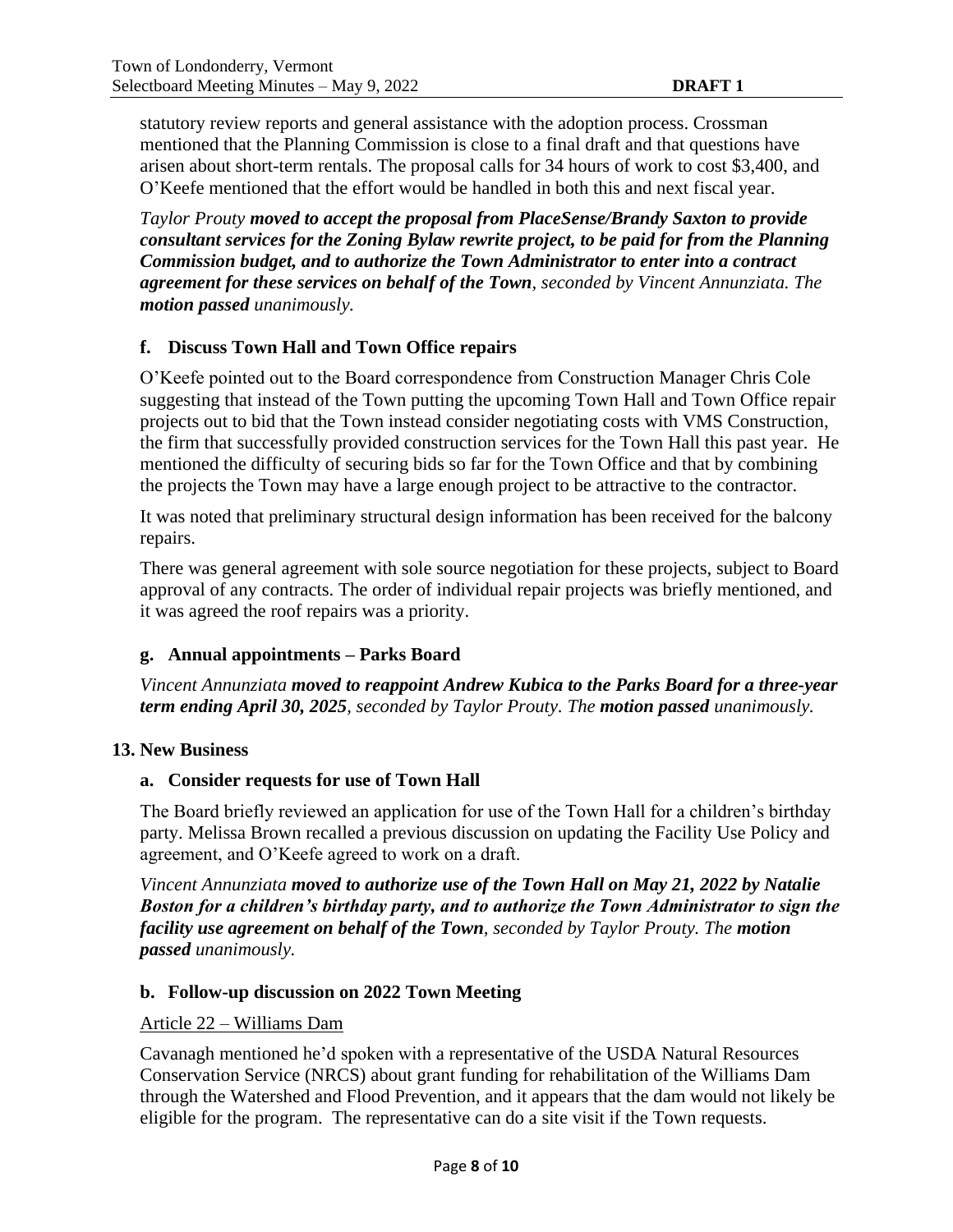Annunziata suggested forming a study steering committee of citizens interested in exploring the three dam alternatives to provide an opportunity for people to convene and pool information. He mentioned several people in the community who may be interested, and Cavanagh suggested that it would be best to have citizens that are not set in their opinions on the matter. Such a committee could report periodically to the Board.

Annunziata also mentioned regulatory timeframes for the Town to act one way or another, and O'Keefe recalled that the Connecticut River Conservancy representative had opined that 100% funding for dam removal option would be available for the next year or so. Cavanagh stated that there was interested voiced in doing a risk analysis for the dam removal option. There was discussion about how to fund this sort of work.

Brown suggested further discussion with Gary Hedman about next steps for the Town, and agreed that citizen participants in a steering committee need to be open-minded. The Board members discussed recruitment and the amount of effort and oversight necessary for such a steering committee. Establishing a directive to the committee was suggested.

## Article 14 – Mechanical speed controls

The Board discussed how best to decide which traffic calming methods to employ. It was agreed that a traffic engineer should be brought on to assist with design and location of items such speed humps, and to work with the Windham County Sheriff's Office and VTrans on where best to install radar feedback signs. It was noted that a State permit is required for radar speed signs along State highways.

Brown suggested holding a public meeting where citizens can provide input into what improvements to make and where. Prouty mentioned the Town should try not to overlap with Sheriff Office services, such as employing mobile radar speed carts, and that fixed radar signs would probably work best. He also suggested avoiding anything that would require ongoing maintenance from the Road Crew.

The need for more speed limit signs was noted, and O'Keefe suggested that some of the voted funds be used to supplement budgeted funds to erect speed limit signs, and that a contractor can do this instead of the Road Crew.

O'Keefe suggested hiring an engineer first, which could cost \$5,000 - \$10,000, and he will look into this and report back to the Board.

# **c. Executive Session – The negotiating or securing of real estate purchase or lease options, per 1 V.S.A. 313 (a)(2)**

*Taylor Prouty moved to enter executive session to discuss negotiating or securing of real estate purchase or lease options, pursuant to Title 1 V.S.A. Section 313(a)(2), and invite the Town Administrator and Town Attorney to attend the executive session, seconded by Vincent Annunziata. The motion passed unanimously.*

The Board entered executive session at 7:45 PM, and the Board came out of executive session at 8:04 PM.

# **14. Adjourn**

*Vincent Annunziata moved to adjourn the meeting, seconded by Taylor Prouty. The motion passed unanimously.*